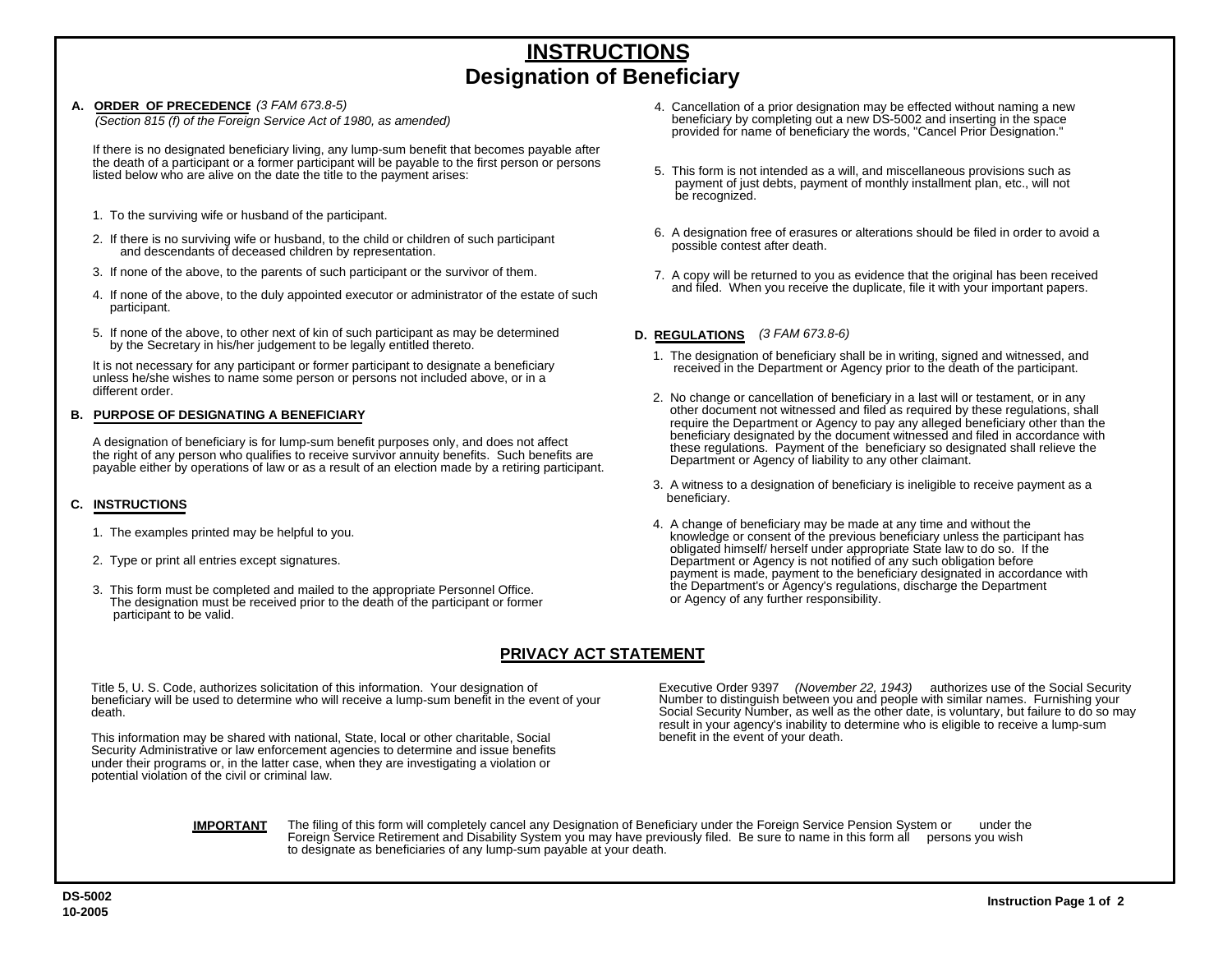|                                                                                                                                             | <b>Examples of Designations</b>                |              |                                          |                                                                             |  |
|---------------------------------------------------------------------------------------------------------------------------------------------|------------------------------------------------|--------------|------------------------------------------|-----------------------------------------------------------------------------|--|
| <b>How to Designate One Beneficiary</b>                                                                                                     |                                                |              |                                          |                                                                             |  |
| Type or print the first name, middle initial, and last<br>name of each beneficiary.                                                         | Type or pint the address of each beneficiary.  | Relationship | Share to be Paid to<br>Each Beneficiary. |                                                                             |  |
| <b>SARAH M. JONES</b>                                                                                                                       | 22 Elm Street, Lima, Ohio                      | Sister       | All                                      | Do not write name<br>as S.M. Jones or as<br>Mrs. George<br>L. Jones.        |  |
| How to Designate More than One Beneficiary                                                                                                  |                                                |              |                                          |                                                                             |  |
| Type or print the first name, middle initial, and last<br>name of each beneficiary.                                                         | Type or print the address of each beneficiary. | Relationship | Share to be Paid to<br>Each Beneficiary. | Be sure the shares<br>to be paid to the<br>beneficiaries add<br>up to 100%. |  |
| MARY A. SMITH                                                                                                                               | 4902 Oak Street, Jason, North Dakota           | Aunt         | One-half                                 |                                                                             |  |
| ANNA D. BROWN                                                                                                                               | 50 Duke Street, Jason, North Dakota            | Cousin       | One-fourth                               |                                                                             |  |
| <b>HENRY G. BROWN</b>                                                                                                                       | 50 Duke Street, Jason, North Dakota            | None         | One-fourth                               |                                                                             |  |
| How to Designate a Contingent Beneficiary                                                                                                   |                                                |              |                                          |                                                                             |  |
| Type or print the first name, middle initial, and last<br>name of each beneficiary.                                                         | Type or print the address of each beneficiary. | Relationship | Share to be Paid to<br>Each Beneficiary. |                                                                             |  |
| CATHERINE J. ANDERSON, if living                                                                                                            | 91 Adams Place, Syracuse, New York             | Niece        | All                                      |                                                                             |  |
|                                                                                                                                             |                                                |              |                                          |                                                                             |  |
| NOTE: (If beneficiary designated is not related to you, indicate "NONE" under "Relationship.)<br>How to Cancel a Designation of Beneficiary |                                                |              |                                          |                                                                             |  |
| Type or print the first name, middle initial, and last                                                                                      |                                                |              | Share to be Paid to                      | You may want to                                                             |  |
| name of each beneficiary.                                                                                                                   | Type or print the address of each beneficiary. | Relationship | Each Beneficiary.                        | cancel a beneficiary<br>you have named                                      |  |
| <b>Cancel Prior Designation</b>                                                                                                             |                                                |              |                                          | if your circumstances<br>change and you want<br>the benefit                 |  |